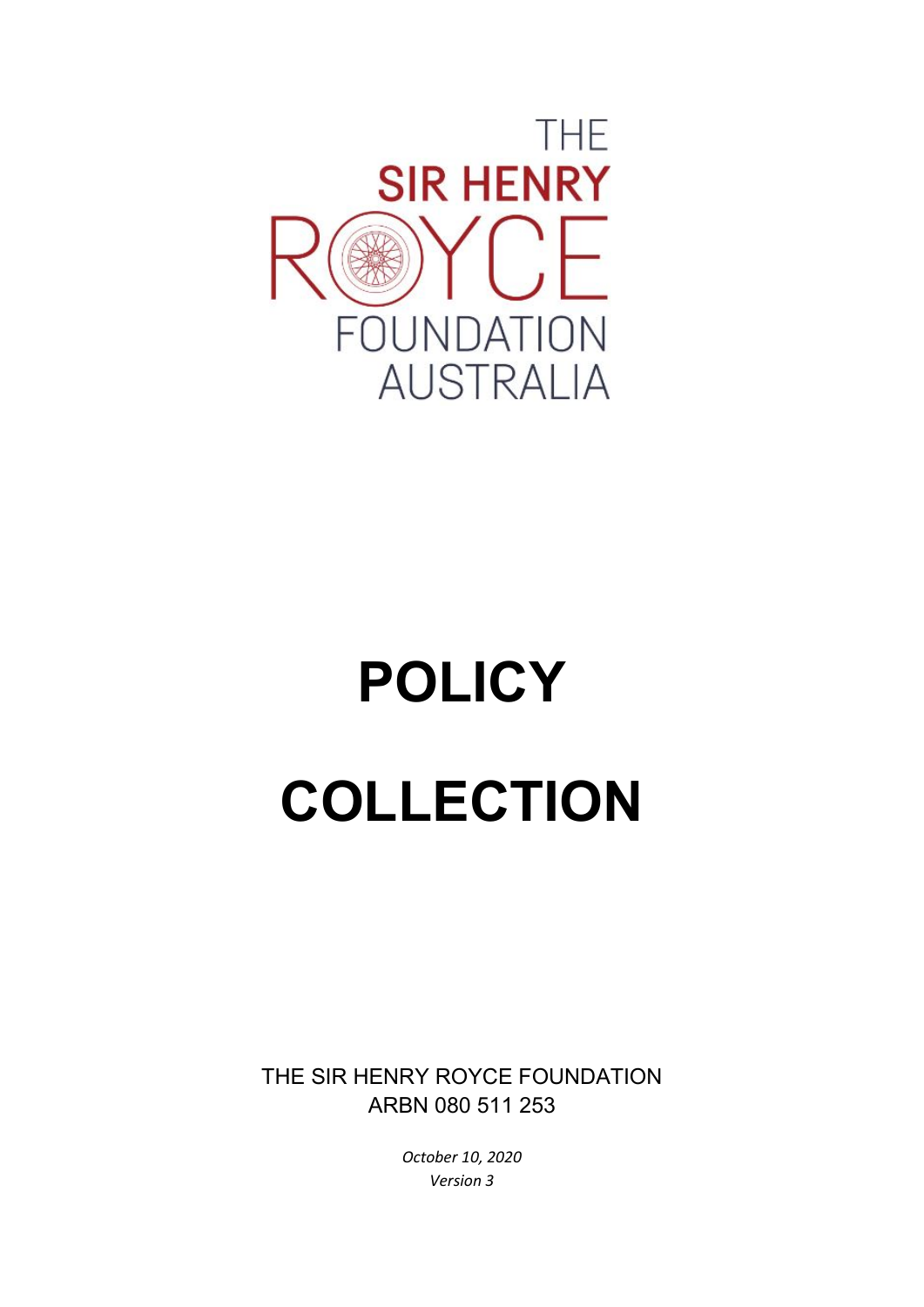

## **1. Distribution List**

This document and any updates will be distributed electronically or by post to the following parties:

The Sir Henry Royce Foundation Trustees

#### **2. Responsible Officer**

The overview of this Policy will be a function of the Board of Trustees and will be reviewed annually.

# **3. Archivist**

For ease of simplicity within this policy document reference is made to the "Archivist" to define the responsibility for the implementation of this policy. It is to be understood that this term "Archivist" is a generic term to describe the person responsible at each of The Foundation's facilities. In particular:

| <b>Bill Allsep House</b>                                         | <b>Honorary Archivist</b><br>Gilbert Ralph |
|------------------------------------------------------------------|--------------------------------------------|
| Lionel Gell School of Instruction<br>For Rolls-Royce and Bentley | Peter Jordan-Hill                          |
| Geebung Museum                                                   | Curator<br><b>Barry Sparks</b>             |
| Coolum Showroom                                                  | <b>Frank Carroll</b>                       |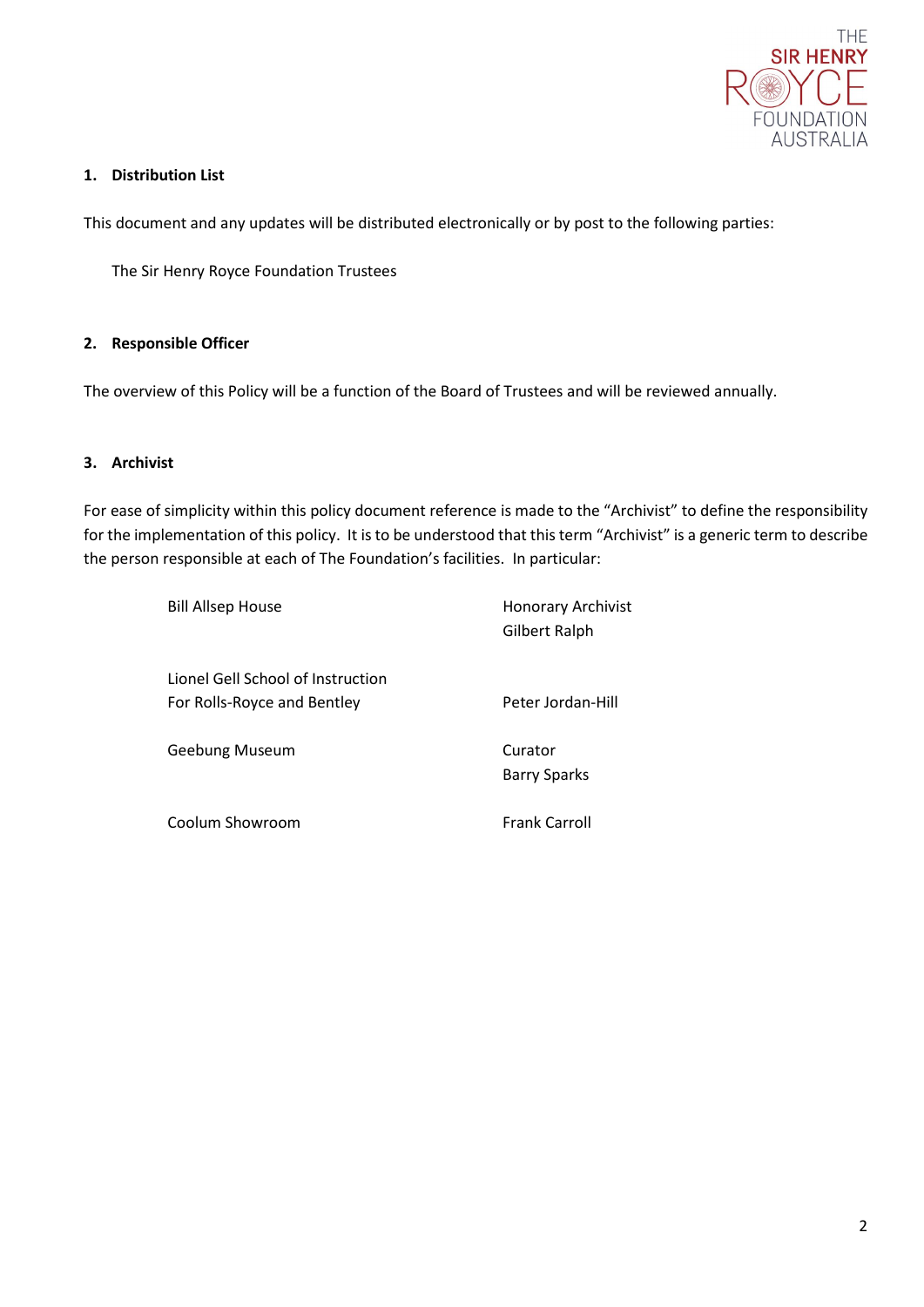

#### **Policy**

The extensive collection of Rolls-Royce and Bentley cars, car and aeroplane engines, model cars and memorabilia is housed at the headquarters of The Foundation at Bill Allsep House (Melbourne) the Lionel Gell School of Instruction for Rolls-Royce and Bentley (Melbourne), the Geebung Museum (Brisbane) and the Coolum Showroom (Coolum).

# **National Register of Donated Items**

The Collection Policy of the Sir Henry Royce Foundation has been lodged with the Department of Communications and the Arts under the Taxation Incentives for the Arts Scheme. That Collection Policy is as follows:

#### **1. Statement of Purpose**

To collect, document and exhibit any objects whatsoever illustrating or connected with the science of mechanical engineering and especially related to the work of the late Sir F. Henry Royce.

#### **2. Scope of the Collection**

The collection is to include such items as:

- 2.1. The published and unpublished records of the experiments, research and work of the late Sir F. Henry Royce.
- 2.2. Any objects whatsoever illustrating or connected with science of mechanical engineering as it relates to Sir F. Henry Royce.
- 2.3. Those items that illustrate the activities associated with motor car and aircraft engine manufacture, sale and distribution.

#### **3. Method of Acquisition**

The Foundation can acquire objects for collection by donation, bequest, purchase or transfer subject to the following:

- 3.1. All donations and purchases must be approved by the Trustees.
- 3.2. All items received must be free to display, treat and where necessary deaccession.
- 3.3. No conditional loans can be accepted, where in the opinion of the Trustees this creates a conflict with the Foundation objectives.
- 3.4. The Trustees are required to consider the following criteria before approving acquisition of an object:

#### 3.5. **Relevance**

Is the object relevant to the Foundation's aims and objectives? Does it fall within the scope of the Foundation collection policy?

#### 3.6. **Documentation**

How much information is available on the object/collection? Priority is to be given to objects with associated documentation and support material.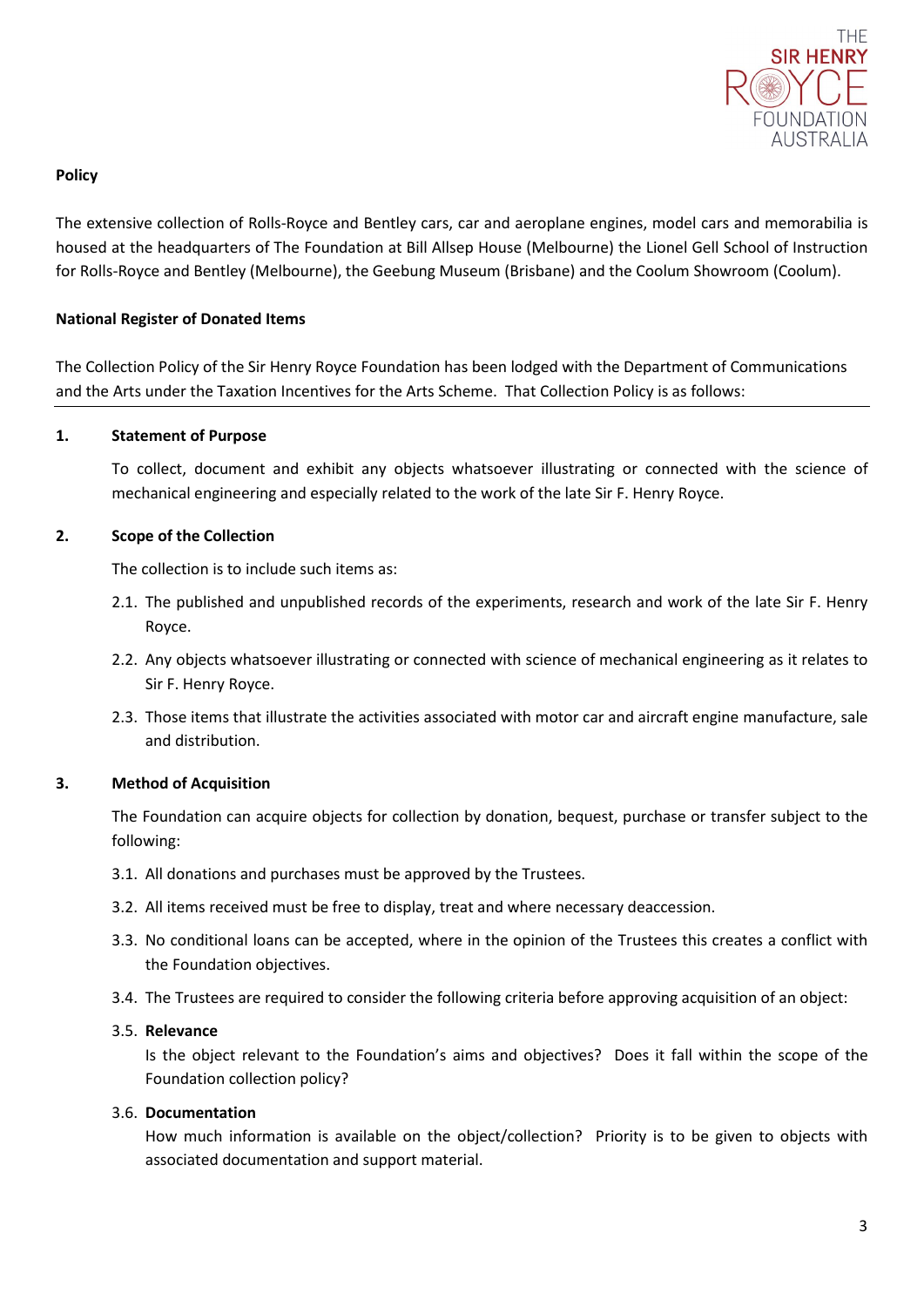

# 3.7. **Condition**

The condition of the object must be taken into consideration when acquiring material. Badly damaged material will not normally be accepted into the collection.

## 3.8. **Storage**

Is there safe, secure storage space available to store the object?

## 3.9. **Display**

Can the object be displayed? Are there legal or conservation restrictions that prevent the object being displayed? It should be noted that not all Foundation objects will normally be on permanent display.

#### 3.10. **Duplications**

Objects that duplicate items already in the collection will not be accepted unless they are of superior condition and/or of historic value. In such a case the duplicate may be considered for deaccessioning.

#### 3.11. **Legal Requirements**

Is there a legal title to the object? Can the donor/vendor or legally donate or sell the object?

# **4. Collection Care - Documentation, Conservation and Storage**

The Foundation aims at all times to maintain an effective documentation system. All Record of Gift forms, receipts, Foundation registers and catalogue information will be kept in the Foundation files. These files will be held on Foundation premises. The Foundation aims to achieve high standards of collection, care and storage.

#### **5. Deaccessioning and Disposal Procedures**

It is the specific policy of The Sir Henry Royce Foundation that donations are accepted on the basis that they will form part of The Foundation's permanent collection. However, it is acknowledged that changes in the collection policy may occasionally result in the need to deaccession items.

If items in the collection are to be subject to deaccession then this will be done in accordance with the following:

- 5.1. Any proposal for deaccessioning an item in the Foundation's collection is to be initiated by one or more of the Trustees or by the Archivist.
- 5.2. The deaccession proposal shall be prepared in writing by a nominated Trustee or the Archivist and must include: full catalogue particulars of the item; full particulars of the Foundation's title to the item and the circumstances of its acquisition; information as to any prohibitions or restrictions on deaccessioning including statutory restrictions, if any; reasons for the proposed deaccessioning; and, estimated current value of the item if same exceeds \$500 (or such greater sum as the Trustees may from time to time decide).
- 5.3. For items with an estimated current value exceeding \$500 the deaccessioning of the item shall be considered at a meeting of the Trustees and shall be approved in principle on a majority vote of the Trustees.
- 5.4. For items with an estimated current value of less than \$500 the deaccessioning shall be approved by a Trustee and the Archivist.